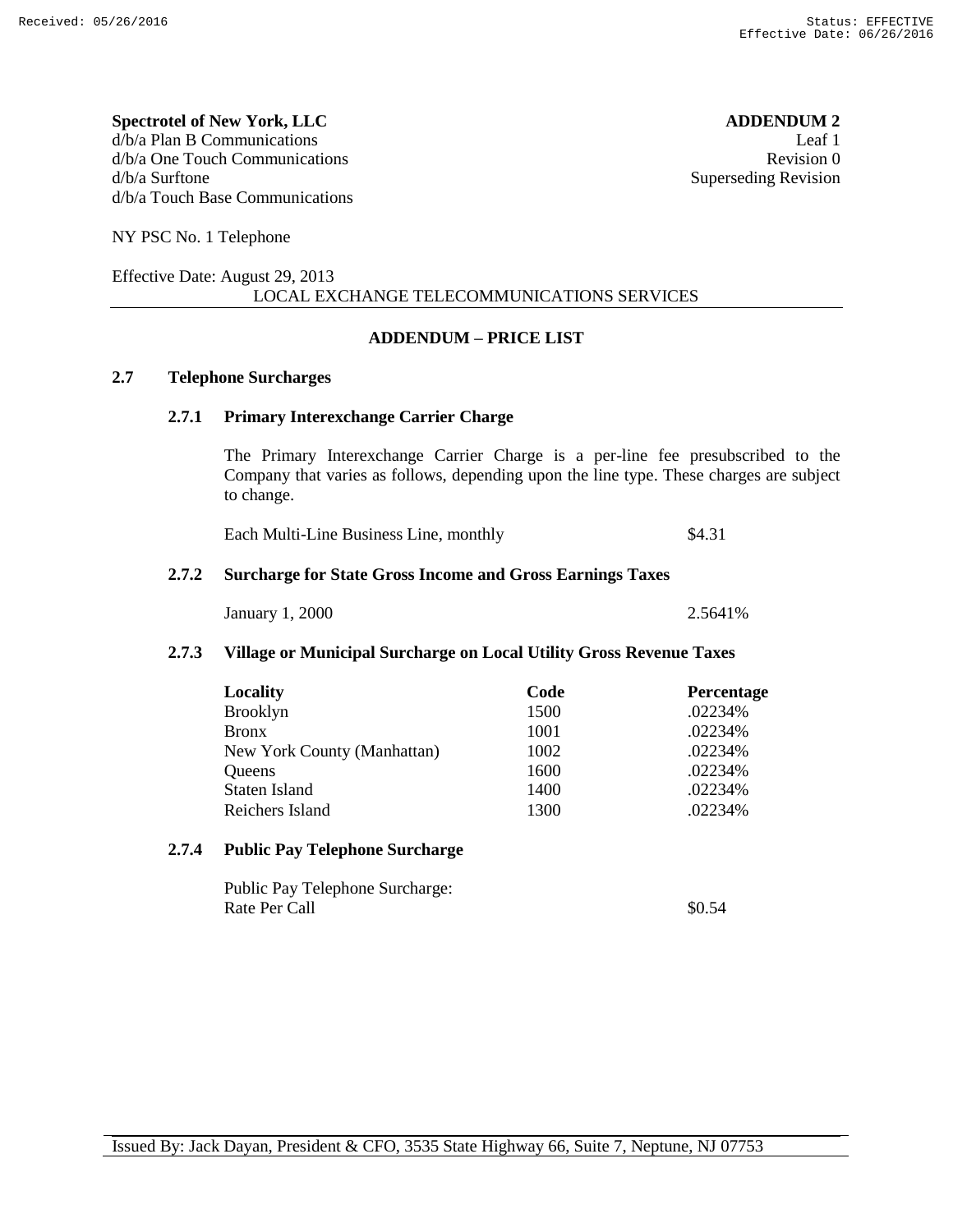#### **Spectrotel of New York, LLC ADDENDUM 2** d/b/a Plan B Communications Leaf 2 d/b/a One Touch Communications **Revision** 0 d/b/a Surftone Superseding Revision d/b/a Touch Base Communications

NY PSC No. 1 Telephone

#### Effective Date: August 29, 2013 LOCAL EXCHANGE TELECOMMUNICATIONS SERVICES

#### **ADDENDUM – PRICE LIST, (CONT'D.)**

#### **2.17 Schools and Libraries Discount Program**

**A. Services Ineligible for Schools and Libraries Discount**

N/A

**B. Schools and Libraries Discount Matrix**

#### **% DISCOUNT LEVEL**

#### **How Disadvantaged**

#### **% of students eligible for national school lunch program**

|        | <b>Urban</b><br><b>Discount</b> | <b>Rural</b><br><b>Discount</b> |
|--------|---------------------------------|---------------------------------|
| < 1    | 20                              | 25                              |
| $1-19$ | 40                              | 50                              |
| 20-34  | 50                              | 60                              |
| 35-49  | 60                              | 70                              |
| 50-74  | 80                              | 80                              |
| 75-100 | 90                              | 90                              |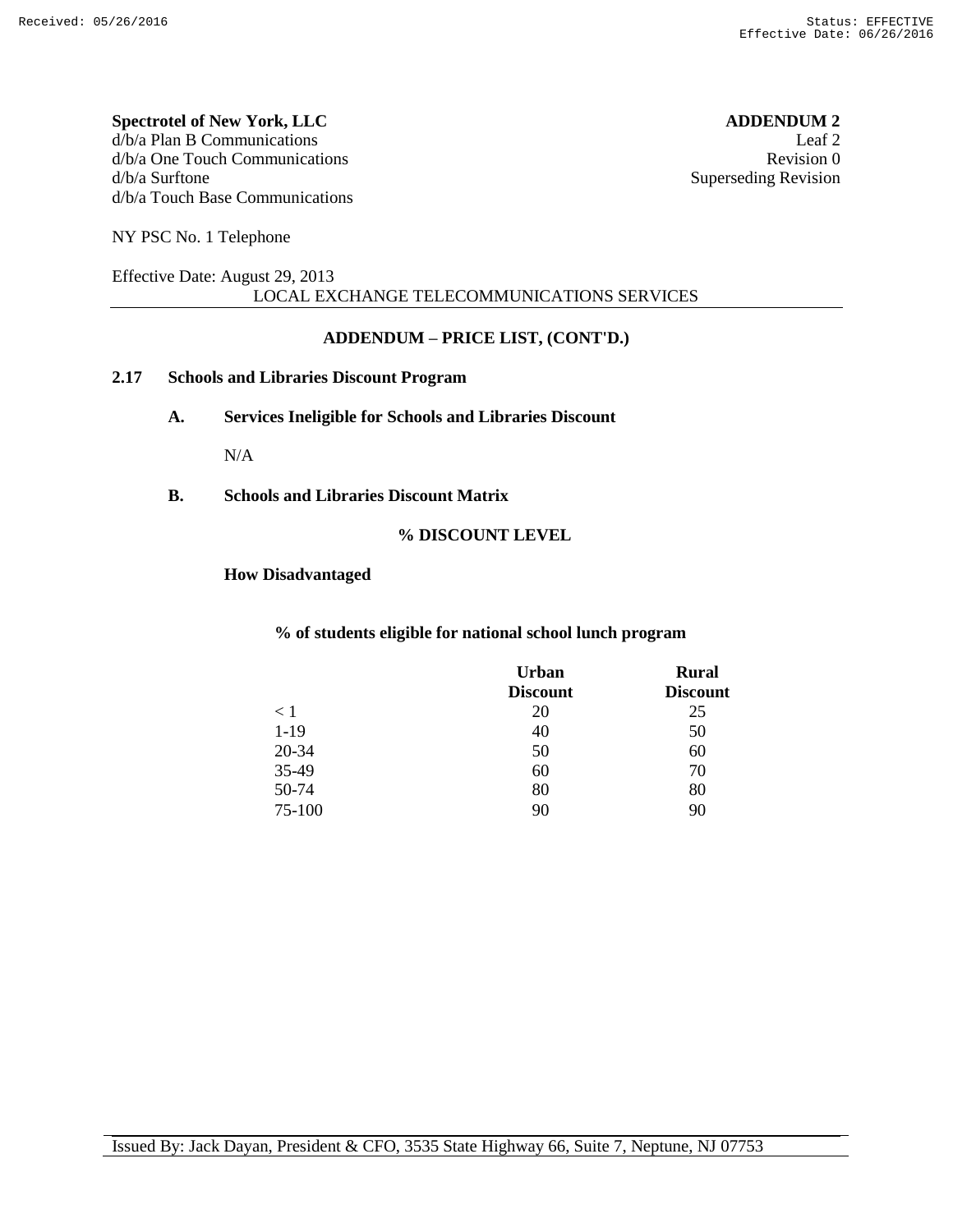#### **Spectrotel of New York, LLC ADDENDUM 2**  $d/b/a$  Plan B Communications Leaf 3<br> $d/b/a$  One Touch Communications Revision 0  $d/b/a$  One Touch Communications d/b/a Surftone Superseding Revision d/b/a Touch Base Communications

NY PSC No. 1 Telephone

#### Effective Date: August 29, 2013 LOCAL EXCHANGE TELECOMMUNICATIONS SERVICES

### **ADDENDUM – PRICE LIST, (CONT'D.)**

| 3.2 | <b>Restoral Charge</b>       |                                               |                   |               |               |                    |
|-----|------------------------------|-----------------------------------------------|-------------------|---------------|---------------|--------------------|
|     | <b>Business</b>              |                                               | \$40.00, Per Line |               |               |                    |
| 3.3 |                              | <b>Service Order and Change Charges</b>       |                   |               |               |                    |
|     | <b>Business Charge:</b>      | 1 A<br>\$50.40                                | 1 B<br>\$14.00    | 1C<br>\$32.31 | 2A<br>\$65.00 | 2B<br>\$23.45      |
| 3.4 |                              | <b>Charges Associates with Premises Visit</b> |                   |               |               |                    |
|     | 3.4.2                        | <b>Trouble Isolation Charge</b>               |                   |               |               |                    |
|     | Residence<br><b>Business</b> |                                               |                   |               |               | \$50.00<br>\$50.00 |
|     | 3.4.3                        | [Reserved for Future Use]                     |                   |               |               |                    |
| 3.5 |                              | Primary Interexchange Carrier Change Charge   |                   |               |               | \$5.00             |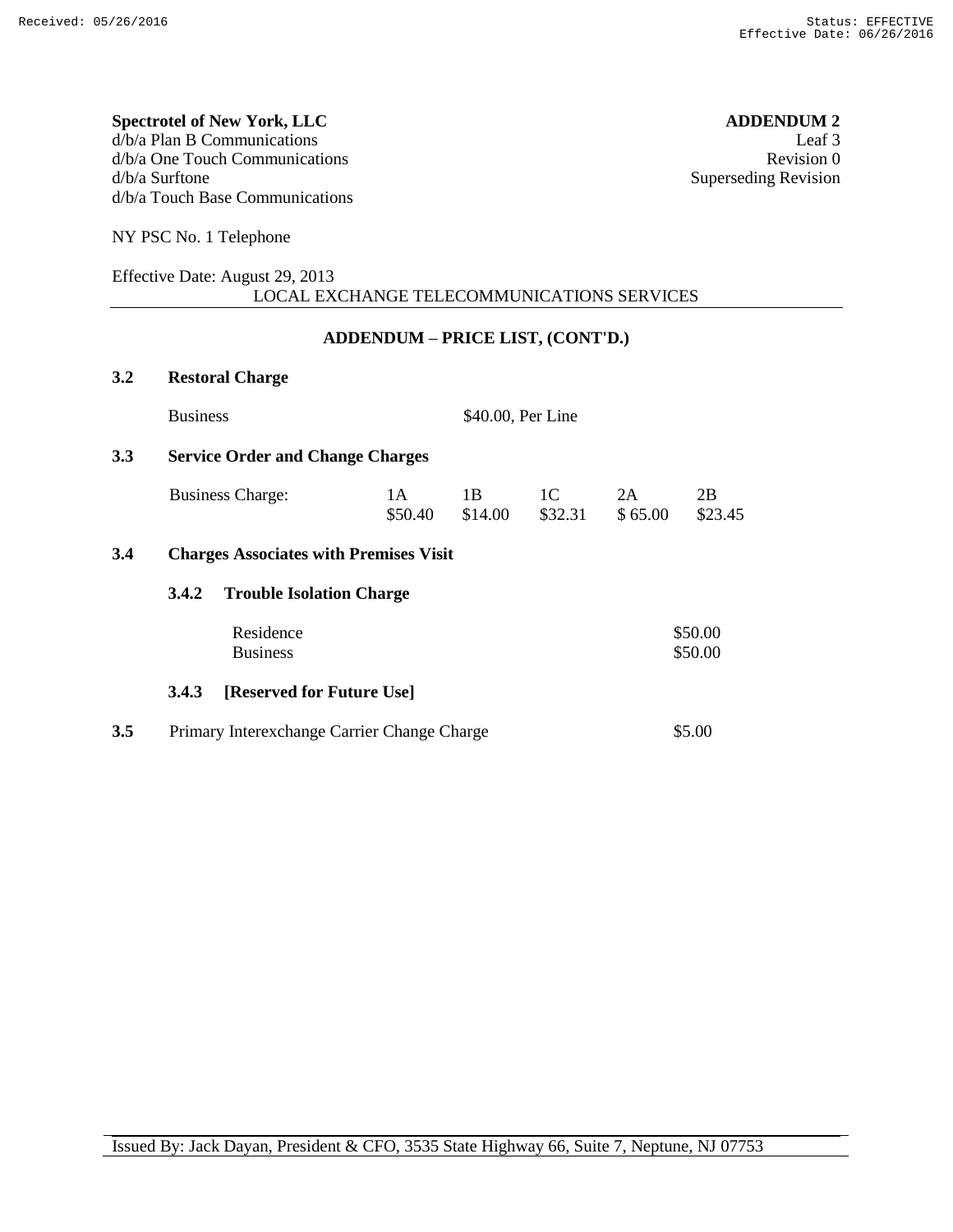#### **Spectrotel of New York, LLC ADDENDUM 2** d/b/a Plan B Communications Leaf 4 d/b/a One Touch Communications **Revision 0** d/b/a Surftone Superseding Revision d/b/a Touch Base Communications

NY PSC No. 1 Telephone

#### Effective Date: August 29, 2013 LOCAL EXCHANGE TELECOMMUNICATIONS SERVICES

### **ADDENDUM – PRICE LIST, (CONT'D.)**

### **4.4 IntraLATA Toll Calling Service**

| <b>Metropolitan New York</b> |         |
|------------------------------|---------|
| <b>First Minute</b>          | \$0.099 |
| Each Additional Minute       | \$0.072 |

A thirty-five percent (35%) discount will be applied to all IntraLATA toll calls made in the Metropolitan New York Area during evening and night/weekend hours.

| <b>Upstate New York</b> |         |
|-------------------------|---------|
| <b>First Minute</b>     | \$0.099 |
| Each Additional Minute  | \$0.099 |

#### **4.5 Outbound InterLATA Long Distance Service**

The following usage rates are applied on a minute of use basis in accordance with 4.1, 4.2 and 4.3, preceding:

| Outbound Plan 1                    | \$0.049 |
|------------------------------------|---------|
| Outbound Plan 2                    | \$0.059 |
| Outbound Plan 3                    | \$0.069 |
| Outbound Plan 4                    | \$0.079 |
| Outbound Plan 5                    | \$0.089 |
| <b>Outbound Home Free</b>          | \$0.069 |
| <b>Monthly Service Fee</b>         | \$5.00  |
| (applied at discretion of Company) |         |
|                                    |         |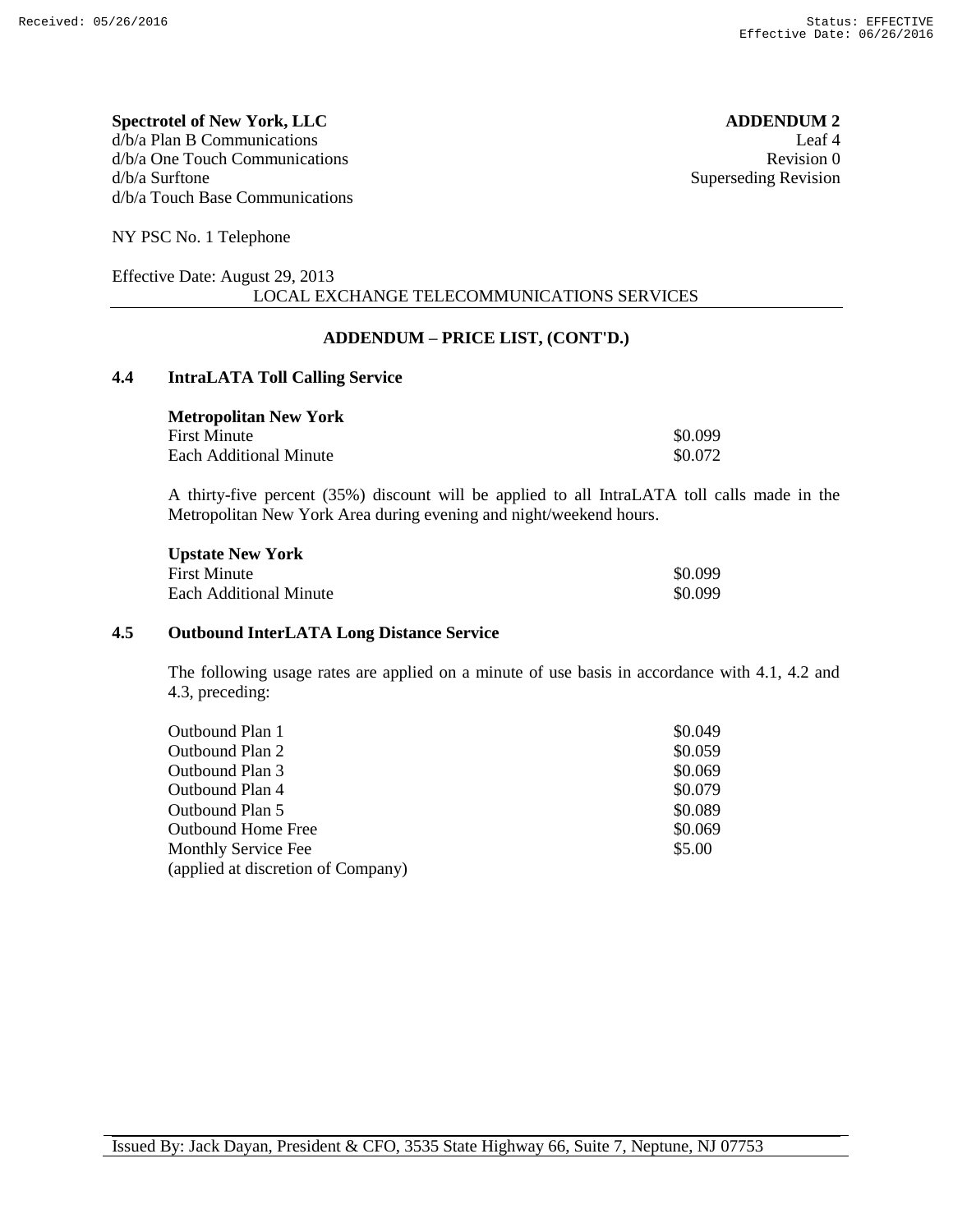**Spectrotel of New York, LLC ADDENDUM 2** d/b/a Plan B Communications Leaf 5 d/b/a One Touch Communications **Revision 0** d/b/a Surftone Superseding Revision d/b/a Touch Base Communications

NY PSC No. 1 Telephone

#### Effective Date: August 29, 2013 LOCAL EXCHANGE TELECOMMUNICATIONS SERVICES

### **ADDENDUM – PRICE LIST, (CONT'D.)**

#### **4.6 Inbound Toll Free Number Service**

The following usage charges apply on a minute of use basis, in accordance with 4.1, 4.2 and 4.3 preceding:

| Inbound Plan                       | \$0.059 |
|------------------------------------|---------|
| Inbound Plan                       | \$0.069 |
| Inbound Plan                       | \$0.079 |
| Inbound Plan                       | \$0.089 |
| Inbound Plan                       | \$0.099 |
| <b>Monthly Service Fee</b>         | \$5.00  |
| (applied at discretion of Company) |         |

In addition to these rates, and pursuant to 2.7.4 preceding, the Customer will be assessed a Public Pay Telephone Surcharge when Inbound Toll-Free Number Service is used from a public pay telephone.

#### **4.7 Calling Card Travel Service**

The following usage charges apply on a minute of use basis, in accordance with 4.1, 4.2 and 4.3 preceding:

| Calling Card Travel Service Plan 1 | \$0.175 |
|------------------------------------|---------|
| Calling Card Travel Service Plan 2 | \$0.179 |
| Calling Card Travel Service Plan 3 | \$0.189 |
| Calling Card Travel Service Plan 4 | \$0.199 |
| Calling Card Travel Service Plan 5 | \$0.209 |

In addition to these rates, and pursuant to 2.7.4 preceding, the Customer will be assessed a Public Pay Telephone Surcharge when Calling Card Travel Service is initiated from a public pay telephone.

#### **4.8 Directory Assistance (outside caller's local calling area)**

Per Call  $$1.50$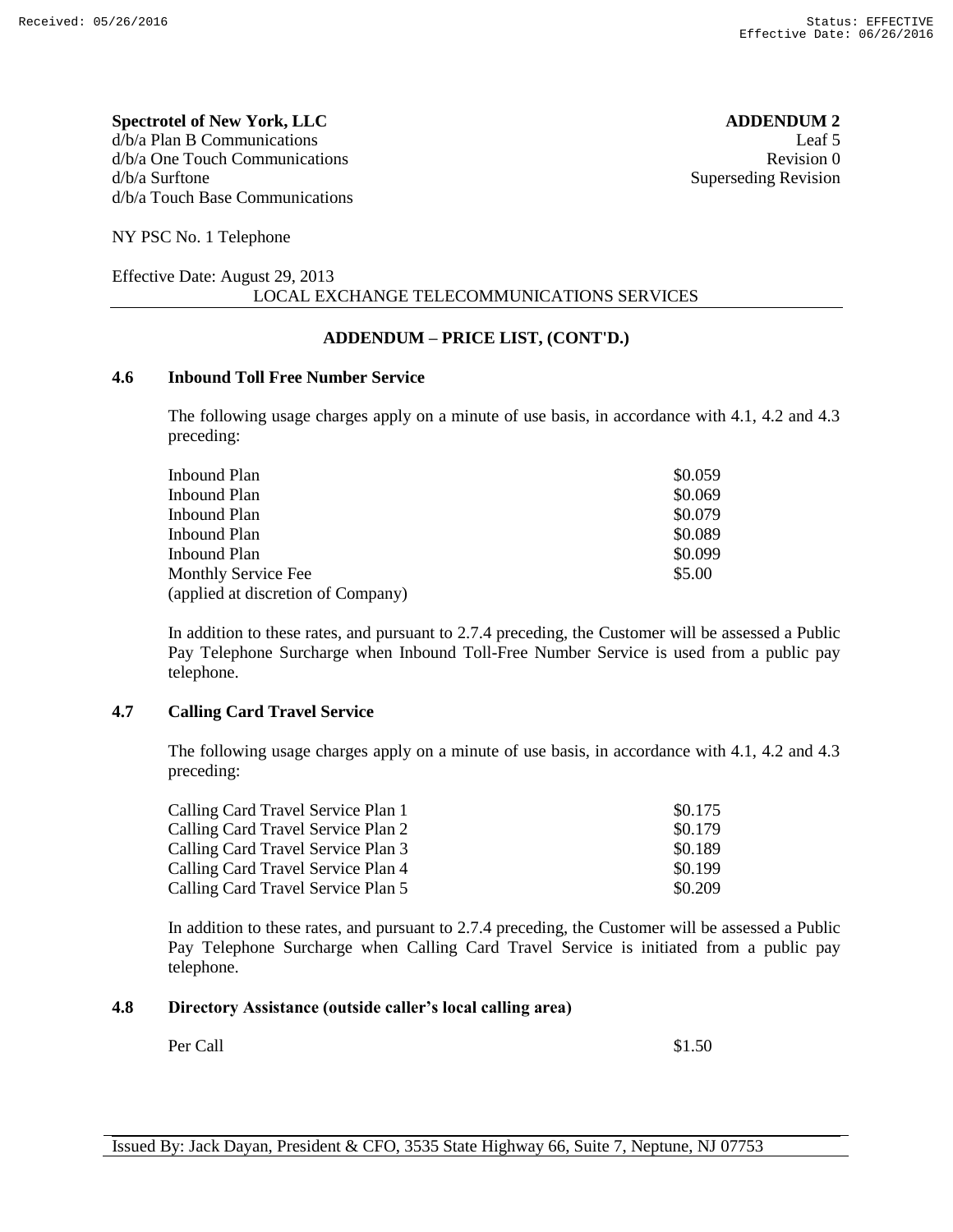#### **Spectrotel of New York, LLC ADDENDUM 2** d/b/a Plan B Communications Leaf 6 d/b/a One Touch Communications and the set of the set of the Revision 1 and the Revision 1 d/b/a Surftone Superseding Revision 0 d/b/a Touch Base Communications

NY PSC No. 1 Telephone

### Effective Date: June 26, 2016 LOCAL EXCHANGE TELECOMMUNICATIONS SERVICES

# **ADDENDUM – PRICE LIST, (CONT'D.)**

# **5.1 Custom Calling Service**

### **.1 Monthly Rates**

Current rates for this service are located in the Rate Schedules for Section 6, Residential Network Switched Service, and Section 7, Business Network Switched Service.

### **.2 Connection Charges** \$14.40

### **5.2 Class Services**

# **.1 Monthly Rates**

Current rates for this service are located in the Rate Schedules for Section 6, Residential Network Switched Service, and Section 7, Business Network Switched Service.

### **.2 Connection Charges** \$14.40

# **5.3 Centrex Service Features**

**.1 Monthly Rates**

Current rates for this service are located in the Rate Schedules for Section 6, Residential Network Switched Service, and Section 7, Business Network Switched Service.

**.2 Connection Charges** \$14.40

# **5.5 [Reserved for FUtue Use] (D)**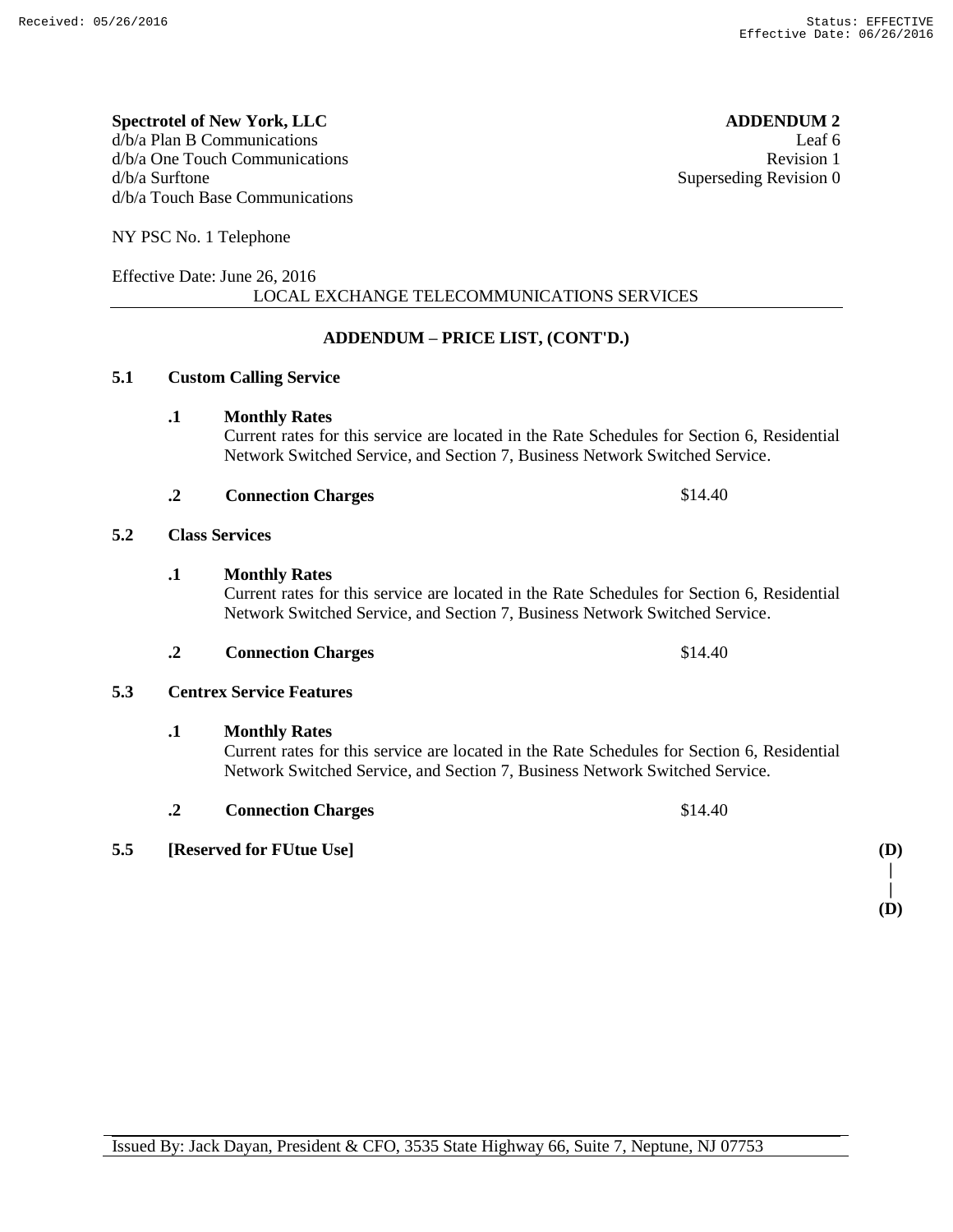#### **Spectrotel of New York, LLC ADDENDUM 2**  $d/b/a$  Plan B Communications Leaf 7<br> $d/b/a$  One Touch Communications Revision 0  $d/b/a$  One Touch Communications d/b/a Surftone Superseding Revision d/b/a Touch Base Communications

NY PSC No. 1 Telephone

#### Effective Date: August 29, 2013 LOCAL EXCHANGE TELECOMMUNICATIONS SERVICES

### **ADDENDUM – PRICE LIST, (CONT'D.)**

| 5.6 | <b>Trap Circuit Service</b>          |        |
|-----|--------------------------------------|--------|
|     | Per request                          | \$5.00 |
| 5.7 | <b>Directory Assistance Service</b>  |        |
|     | Per query                            | \$1.50 |
| 5.8 | <b>Local Operator Service</b>        |        |
|     | Local Operator Assistance, per call: | \$3.49 |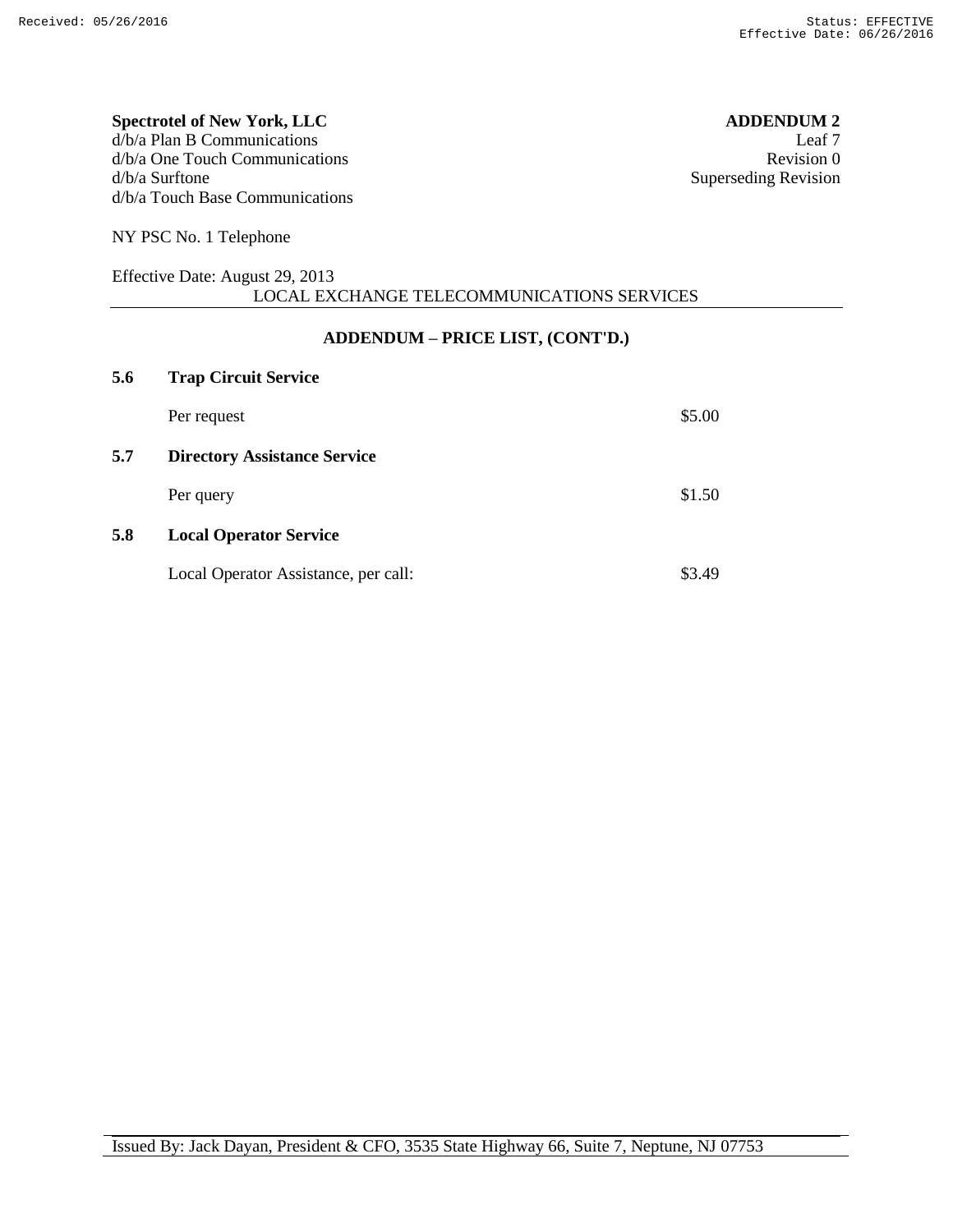#### **Spectrotel of New York, LLC ADDENDUM 2** d/b/a Plan B Communications Leaf 8 d/b/a One Touch Communications Revision 0 d/b/a Surftone Superseding Revision d/b/a Touch Base Communications

NY PSC No. 1 Telephone

#### Effective Date: August 29, 2013 LOCAL EXCHANGE TELECOMMUNICATIONS SERVICES

### **ADDENDUM – PRICE LIST, (CONT'D.)**

| 5.9  | <b>Stand Alone Voice Mail Service</b>                                |                  |                 |
|------|----------------------------------------------------------------------|------------------|-----------------|
|      |                                                                      | <b>Residence</b> | <b>Business</b> |
|      | Nonrecurring Charge                                                  | \$14.40          | \$14.40         |
|      | Month to Month                                                       | \$5.60           | \$11.21         |
|      | Over 100 Mail Addresses<br><b>ICB</b>                                |                  | <b>ICB</b>      |
| 5.10 | <b>Blocking Service</b>                                              |                  |                 |
|      | <b>Nonrecurring Charge</b>                                           |                  |                 |
|      | 900 and 700 Blocking                                                 |                  |                 |
|      | Residential                                                          |                  | \$0.00          |
|      | Business (up to 200 lines)                                           |                  | \$0.00          |
|      | 900, 971, 974, and 700 Blocking                                      |                  |                 |
|      | Residential                                                          |                  | \$0.00          |
|      | Business (up to 200 lines)                                           |                  | \$0.00          |
|      | <b>Monthly Charges</b>                                               |                  |                 |
|      | Third Number Billed and Collect Call Restriction                     |                  |                 |
|      | Residential                                                          |                  | \$0.00          |
|      | Business (up to 200 lines)                                           |                  | \$0.00          |
|      | <b>Toll Restriction</b>                                              |                  |                 |
|      | Residential                                                          |                  | \$0.00          |
|      | Business (up to 200 lines)                                           |                  | \$0.00          |
|      | <b>Toll Restriction Plus</b>                                         |                  |                 |
|      | Residential                                                          |                  | \$0.00          |
|      | Business (up to 200 lines)                                           |                  | \$0.00          |
|      | <b>Direct Inward Dialing Blocking (Third Party and Collect Call)</b> |                  |                 |
|      | <b>Initial Activation</b>                                            |                  | \$50.00         |
|      | Subsequent Activation (per line)                                     |                  | \$10.00         |
|      |                                                                      |                  |                 |

Pricing for Blocking Service for a business Customer with more than 200 lines will be based on the costs incurred by Company to provide the service.

Connection charges apply as specified in Section 3 of this tariff.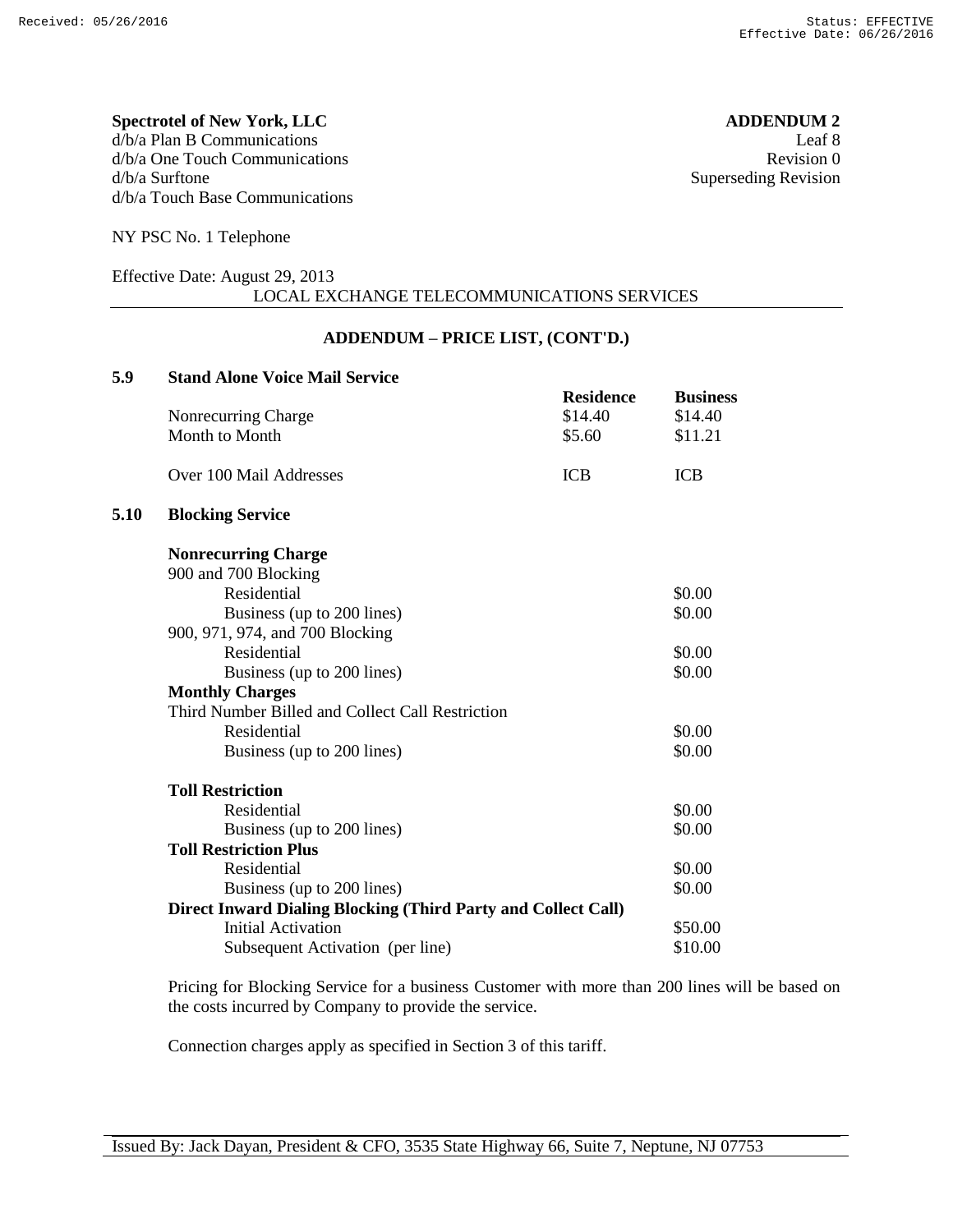# **Spectrotel of New York, LLC ADDENDUM 2**  $d/b/a$  Plan B Communications Leaf 9<br> $d/b/a$  One Touch Communications Revision 0  $d/b/a$  One Touch Communications

d/b/a Surftone Superseding Revision d/b/a Touch Base Communications

NY PSC No. 1 Telephone

#### Effective Date: August 29, 2013 LOCAL EXCHANGE TELECOMMUNICATIONS SERVICES

# **ADDENDUM – PRICE LIST, (CONT'D.)**

### **5.11 Customized Number Service**

| Set-up Charges       |         |
|----------------------|---------|
| Residential Customer | \$10.00 |
| Business Customer    | \$20.00 |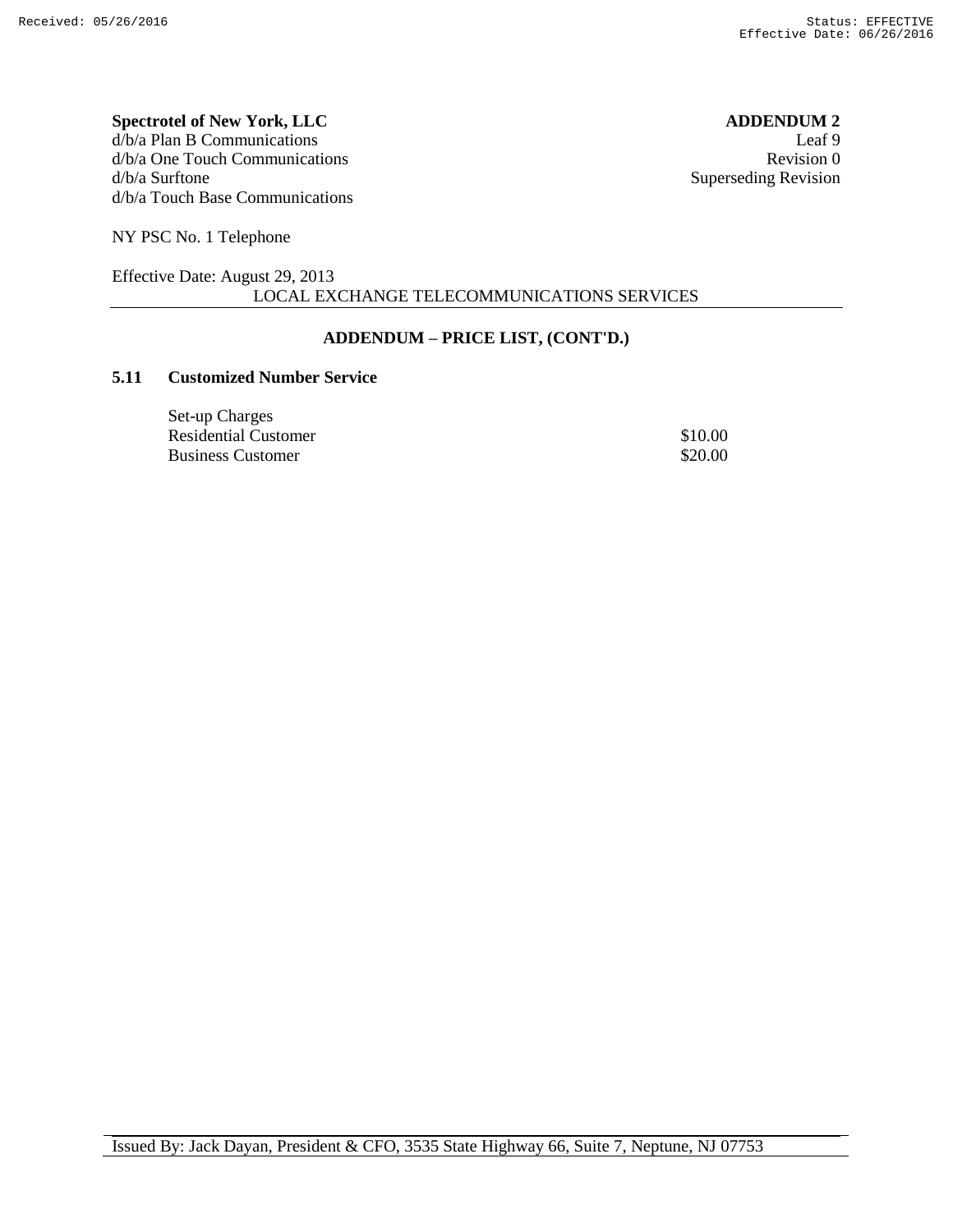### **Spectrotel of New York, LLC ADDENDUM 2** d/b/a Plan B Communications Leaf 10

d/b/a One Touch Communications Revision 0 d/b/a Surftone Superseding Revision d/b/a Touch Base Communications

NY PSC No. 1 Telephone

#### Effective Date: August 29, 2013 LOCAL EXCHANGE TELECOMMUNICATIONS SERVICES

### **ADDENDUM – PRICE LIST, (CONT'D.)**

## **6.2.2 Home Free Package**

| <b>Nonrecurring Connection Charge:</b> | \$46.13 |
|----------------------------------------|---------|
| Monthly Recurring Charge:              | \$34.99 |
|                                        |         |
| Home Free Package Features:            |         |
| Per Line, Per Month                    |         |
| Call Forwarding                        | \$0.99  |
| Three-Way Calling                      | \$0.99  |
| Call Forward Busy                      | \$0.99  |
| Call Forward No Answer                 | \$0.99  |
| Call Forward Busy/No Answer            | \$0.99  |
| Distinctive Ring 1                     | \$0.99  |
| Distinctive Ring 2                     | \$0.99  |
| Speed Dial 8                           | \$0.99  |
| Speed Dial 30                          | \$0.99  |
| <b>Repeat Dial</b>                     | \$0.99  |
| Per Call Blocking                      | \$0.99  |
| Call Return                            | \$0.99  |
| <b>Ultra Call Forward</b>              | \$0.99  |
| <b>Remove Call Blocking</b>            | \$0.99  |
| Per Use                                |         |
| 3 Way Call                             | \$0.75  |
| Call Return *69                        | \$0.75  |
| <b>Repeat Call</b>                     | \$0.75  |
| Call Trace                             | \$1.50  |
|                                        |         |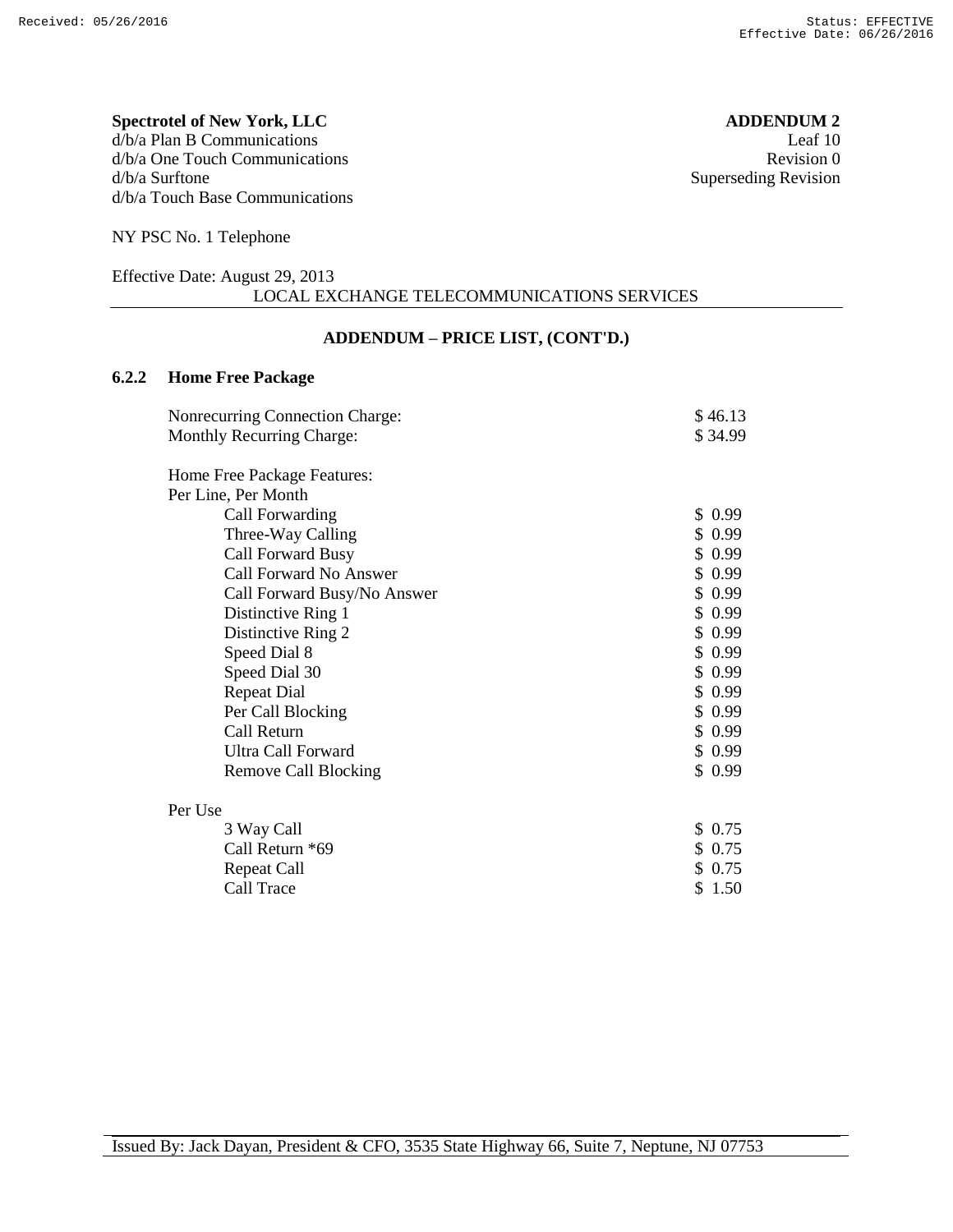#### **Spectrotel of New York, LLC ADDENDUM 2** d/b/a Plan B Communications Leaf 11 d/b/a One Touch Communications **Revision 0** and the set of the set of the set of the set of the set of the set of the set of the set of the set of the set of the set of the set of the set of the set of the set of the set o d/b/a Surftone Superseding Revision d/b/a Touch Base Communications

NY PSC No. 1 Telephone

#### Effective Date: August 29, 2013 LOCAL EXCHANGE TELECOMMUNICATIONS SERVICES

### **ADDENDUM – PRICE LIST, (CONT'D.)**

### **7.2 Service Description and Rates**

#### **7.2.1 Basic Business Line Service**

#### **.1 Flat Rate Basic Business Line Service**

[RESERVED FOR FUTURE USE]

#### **.2 Message Rate Basic Business Line Service**

| Nonrecurring Connection Charge                 | <b>ICB</b> |
|------------------------------------------------|------------|
| <b>Monthly Recurring Charges:</b>              |            |
| Each Base Service Line                         | \$15.95    |
| <b>Each Additional Service Line</b>            | \$15.95    |
| Custom Calling Features (per line, per month): |            |
| Three Way Calling/Call Hold                    | \$5.61     |
| Call Forwarding                                | \$5.61     |
| Call Waiting/Cancel Call Waiting               | \$10.51    |
| Distinctive Ringing                            |            |
| 1 <sup>st</sup> Additional Number              | \$6.78     |
| 2 <sup>nd</sup> Additional Number              | \$8.18     |
| <b>Regular Multiline Hunting</b>               | <b>ICB</b> |
| <b>Speed Calling</b>                           |            |
| 8 Number List                                  | \$5.61     |
| 30 Number List                                 | \$10.50    |
| CLASS Features (per line, per month):          |            |
| Call ID                                        | \$7.65     |
| Call ID with Name Display                      | \$8.55     |
| Automatic Redial                               | \$4.05     |
| <b>Automatic Recall</b>                        | \$4.05     |
| Customer Originate Trace (per use)             | \$1.35     |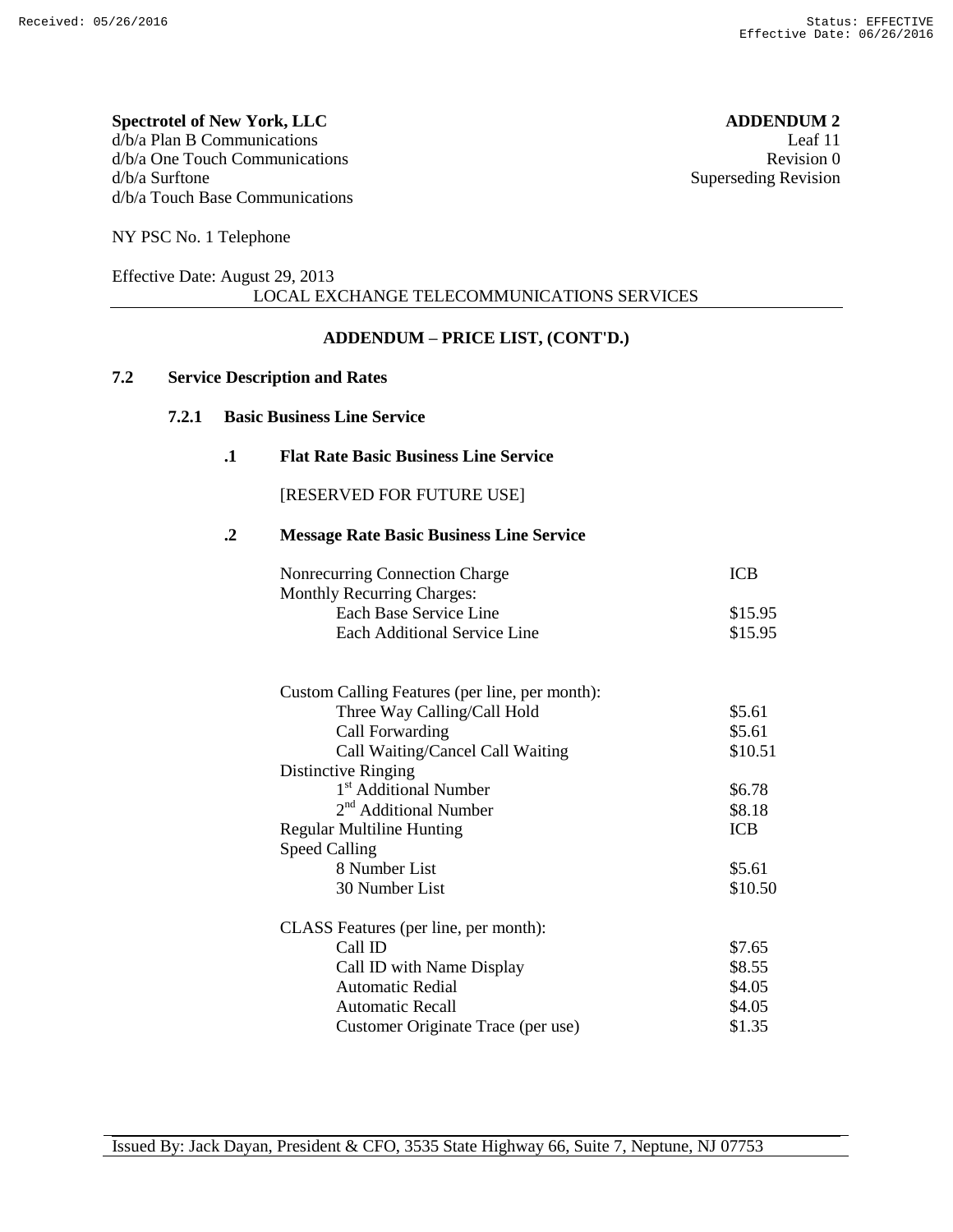#### **Spectrotel of New York, LLC ADDENDUM 2** d/b/a Plan B Communications Leaf 12 d/b/a One Touch Communications **Revision** 0 d/b/a Surftone Superseding Revision d/b/a Touch Base Communications

NY PSC No. 1 Telephone

#### Effective Date: August 29, 2013 LOCAL EXCHANGE TELECOMMUNICATIONS SERVICES

### **ADDENDUM – PRICE LIST, (CONT'D.)**

### **7.2 Service Description and Rates, (Cont'd.)**

#### **7.2.1 Basic Business Line Service**

#### **2 Message Rate Basic Business Line Service, (cont'd)**

Message Usage Charges:

#### **Metropolitan New York** Local Zone Calling:

| LOCAL ZOILE CALLINE.    |         |
|-------------------------|---------|
| <b>First Minute</b>     | \$0.072 |
| Each Additional Minute  | \$0.012 |
| <b>Upstate New York</b> |         |
| Home Region (Band 1)    |         |
| <b>First Minute</b>     | \$0.072 |

Each Additional Minute  $\$0.012$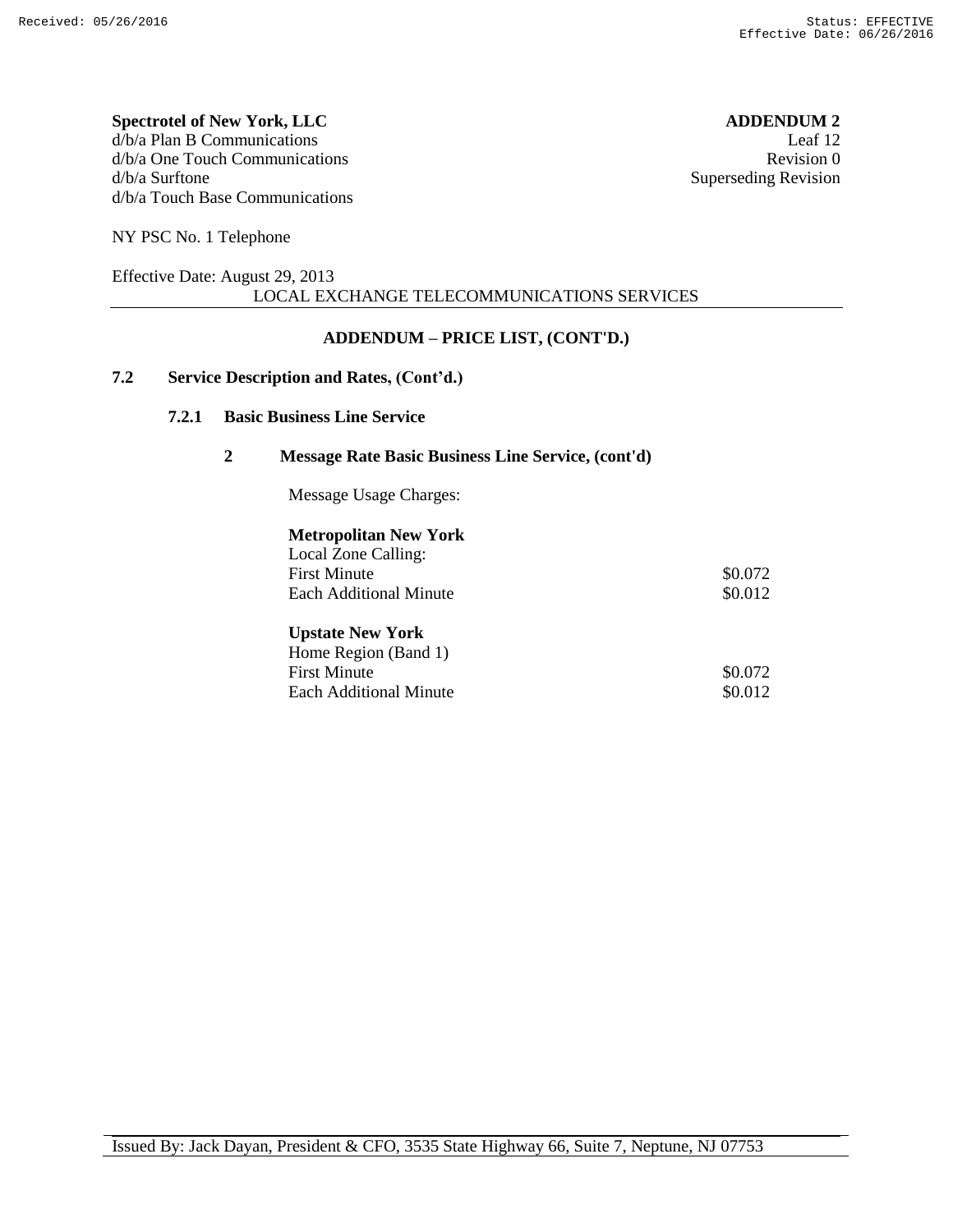#### **Spectrotel of New York, LLC ADDENDUM 2** d/b/a Plan B Communications Leaf 13 d/b/a One Touch Communications Revision 0 d/b/a Surftone Superseding Revision d/b/a Touch Base Communications

NY PSC No. 1 Telephone

#### Effective Date: August 29, 2013 LOCAL EXCHANGE TELECOMMUNICATIONS SERVICES

### **ADDENDUM – PRICE LIST, (CONT'D.)**

### **7.2 Service Description and Rates, (Cont'd.)**

#### **7.2.4 PBX Trunk Service**

#### **.2 Flat Rate Analog PBX Trunks**

|    | <b>Monthly Recurring Charges</b><br><b>Terminal Numbers:</b> | ICB        |
|----|--------------------------------------------------------------|------------|
|    | 1-10 lines in terminal group                                 | <b>ICB</b> |
|    | 11-20 lines in terminal group                                | <b>ICB</b> |
|    | $21 +$ lines in terminal group                               | <b>ICB</b> |
| .3 | <b>Message Rate Analog PBX Trunks</b>                        |            |
|    | Nonrecurring Connection Charge                               | ICB        |
|    | <b>Monthly Recurring Charges:</b>                            |            |
|    | Each Trunk                                                   | \$15.95    |
|    | Terminal Numbers:                                            |            |
|    | 1-10 lines in terminal group                                 | <b>ICB</b> |
|    | 11-20 lines in terminal group                                | <b>ICB</b> |
|    | $21 +$ lines in terminal group                               | <b>ICB</b> |
|    | Message Usage Charges:                                       |            |
|    | Per Message Charge                                           | \$0.15     |
|    |                                                              |            |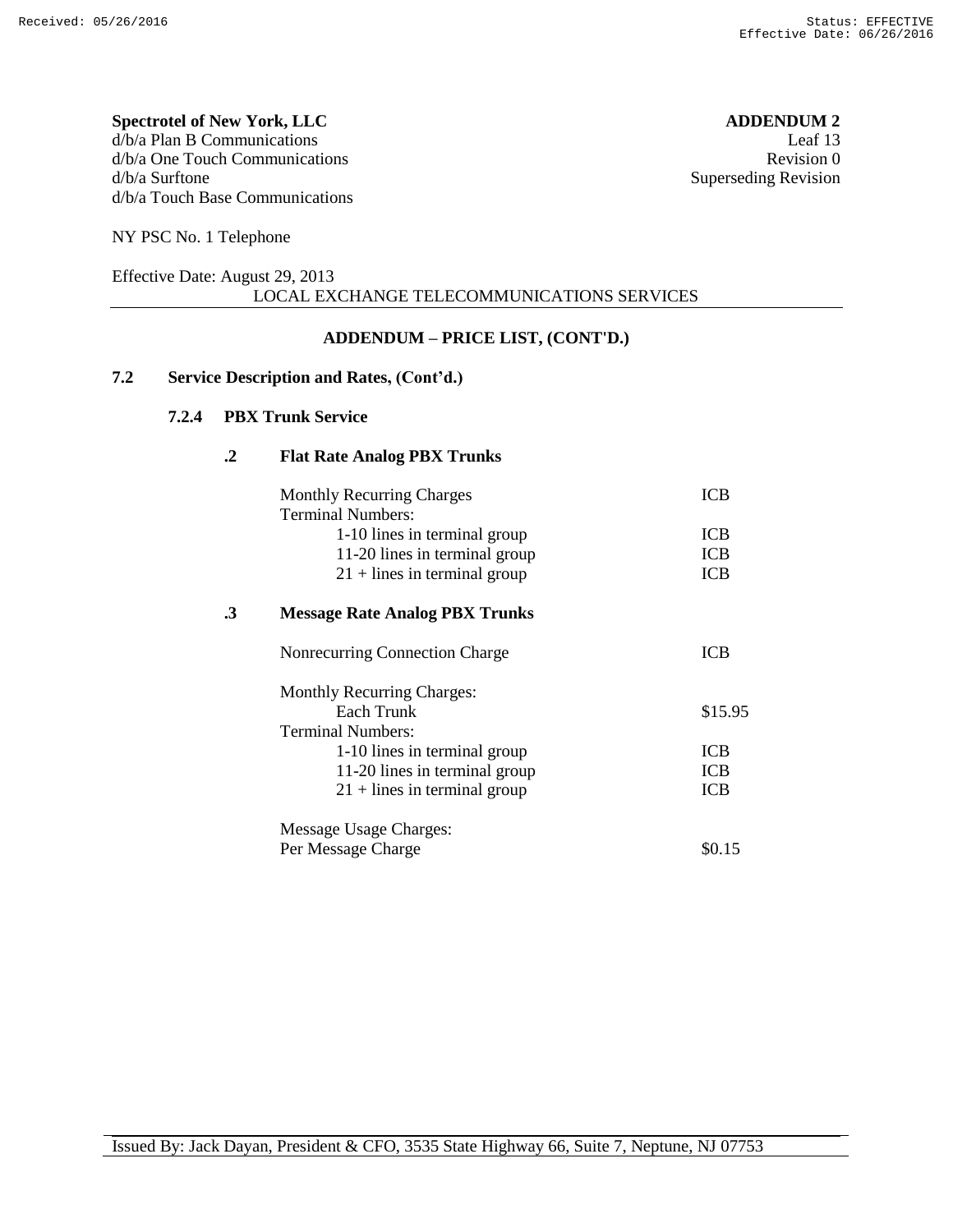#### **Spectrotel of New York, LLC ADDENDUM 2** d/b/a Plan B Communications Leaf 14 d/b/a One Touch Communications Revision 0 d/b/a Surftone Superseding Revision d/b/a Touch Base Communications

NY PSC No. 1 Telephone

#### Effective Date: August 29, 2013 LOCAL EXCHANGE TELECOMMUNICATIONS SERVICES

### **ADDENDUM – PRICE LIST, (CONT'D.)**

### **7.2 Service Description and Rates, (Cont'd.)**

### **7.2.4 PBX Trunk Service, (Cont'd.)**

#### **.4 Analog DID Trunks**

|    | Nonrecurring Connection Charge    | <b>ICB</b> |
|----|-----------------------------------|------------|
|    | <b>Monthly Recurring Charges</b>  |            |
|    | <b>Each Trunk</b>                 | <b>ICB</b> |
|    | <b>DID Station Numbers</b>        |            |
|    | Each Group of 100                 | \$110.00   |
| .5 | <b>Digital PBX Trunk Service</b>  |            |
|    | Nonrecurring Connection Charge    | <b>ICB</b> |
|    | <b>Monthly Recurring Charges:</b> |            |
|    | <b>Flat Rate:</b>                 |            |
|    | Facility                          | <b>ICB</b> |
|    | Per Active Channel (DID)          | \$18.36    |
|    | Per Active Channel (DOD)          | \$18.36    |
|    | <b>Message Rate:</b>              |            |
|    | Facility                          | <b>ICB</b> |
|    | Per Active Channel (DID)          | \$17.10    |
|    | Per Active Channel (DOD)          | \$17.10    |
|    | Message Usage Charges:            |            |
|    | Per Message Charge                | \$0.15     |
|    |                                   |            |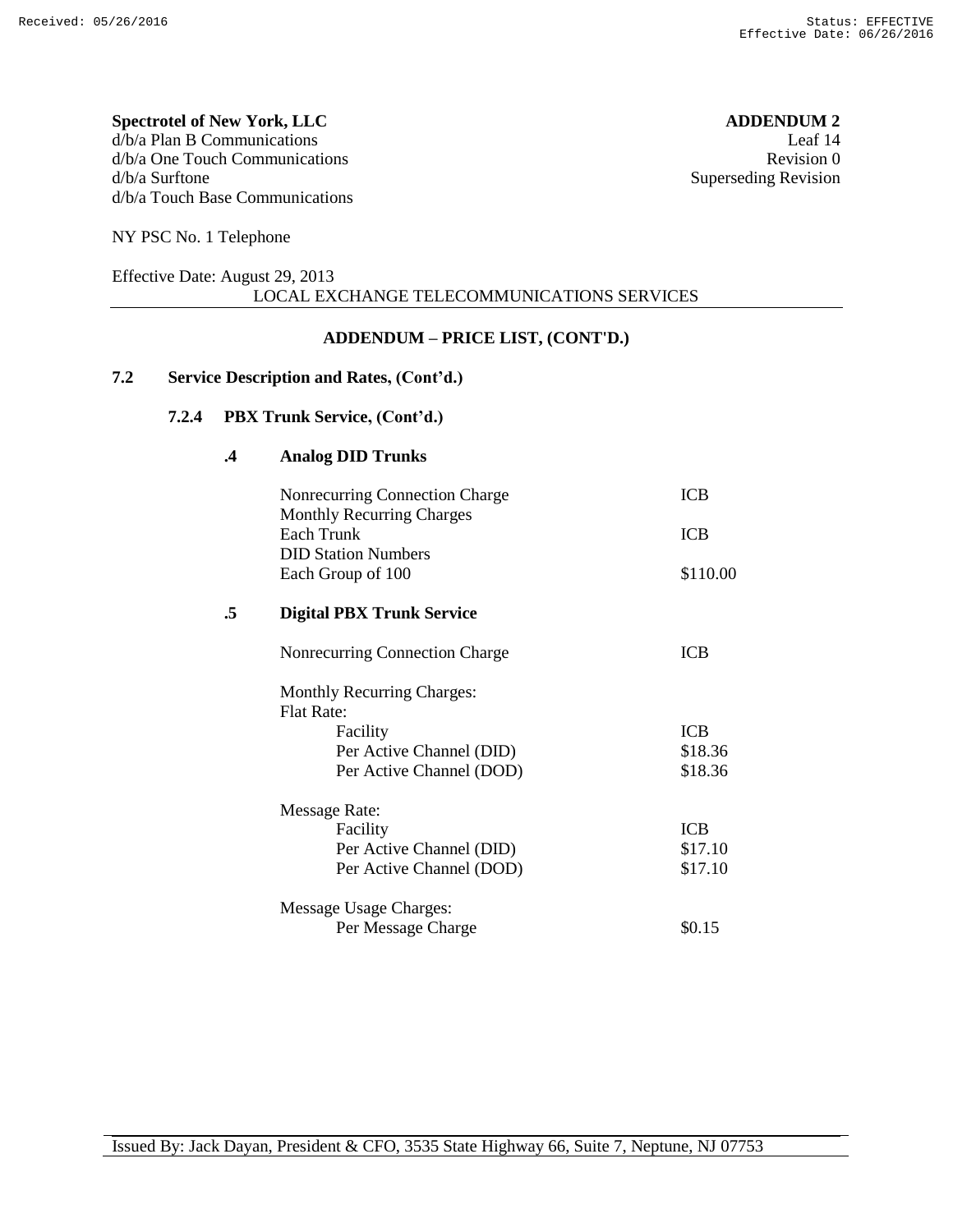#### **Spectrotel of New York, LLC ADDENDUM 2** d/b/a Plan B Communications Leaf 15 d/b/a One Touch Communications Revision 0 d/b/a Surftone Superseding Revision d/b/a Touch Base Communications

NY PSC No. 1 Telephone

#### Effective Date: August 29, 2013 LOCAL EXCHANGE TELECOMMUNICATIONS SERVICES

### **ADDENDUM – PRICE LIST, (CONT'D.)**

### **7.2 Service Description and Rates, (Cont'd.)**

#### **7.2.5 Centrex Service**

#### **.3 Recurring and Nonrecurring Charges**

**.1 Basic Centrex (Flat Rated)**

| Per Station Line:<br>Nonrecurring Connection Charge | ICB        |  |
|-----------------------------------------------------|------------|--|
| <b>Monthly Recurring Charges:</b>                   |            |  |
| Term                                                |            |  |
| 24 months                                           | <b>ICB</b> |  |
| 36 months                                           | <b>ICB</b> |  |
| 60 months                                           | <b>ICB</b> |  |
| 84 months                                           | <b>ICB</b> |  |
| DS1 Port Charges for DS1 Interconnection            |            |  |
| (per 24 Centrex Channels)                           | <b>ICB</b> |  |
| Voice Mail, per line per month                      | \$11.60    |  |
| Over 200 lines                                      | IC B       |  |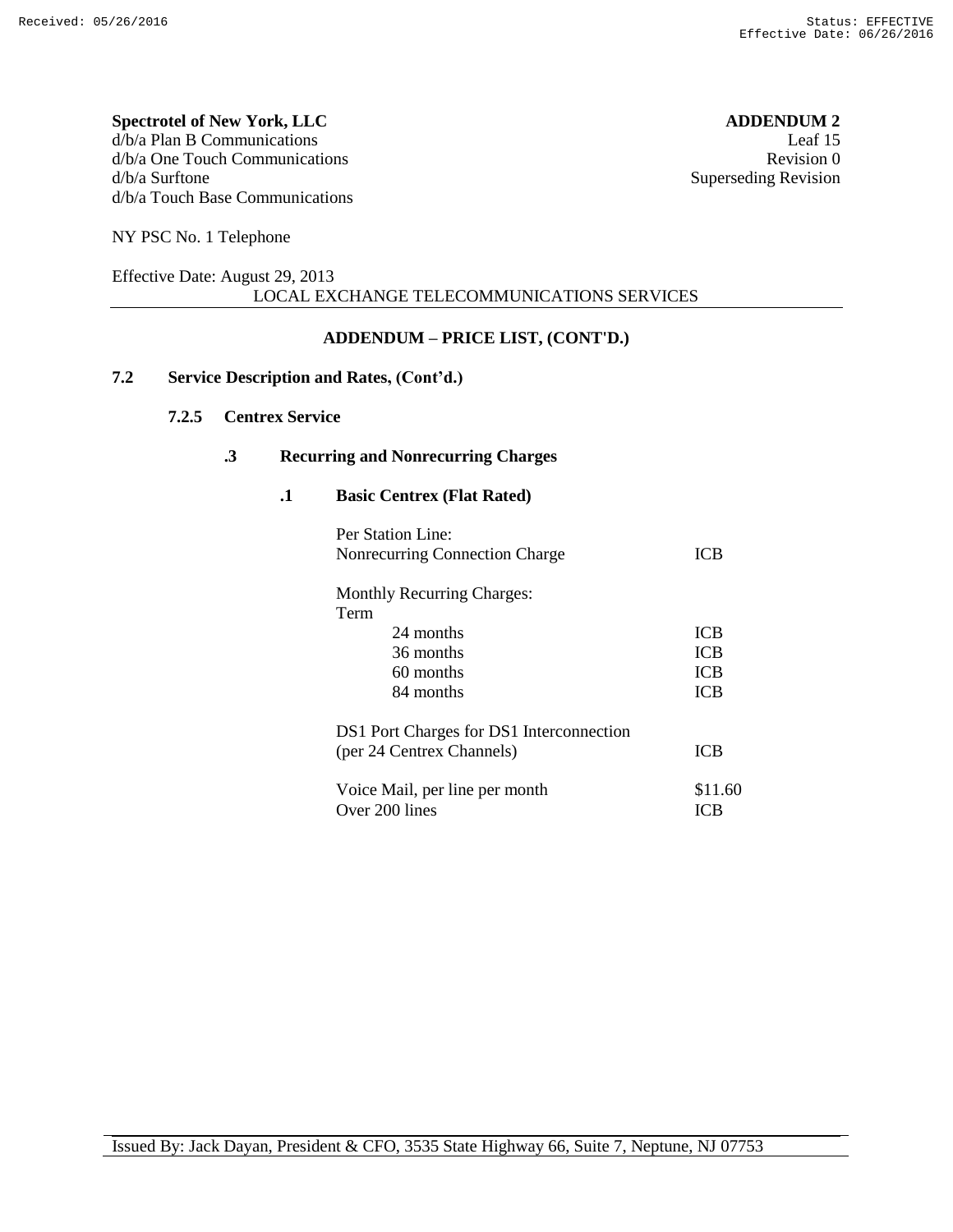#### **Spectrotel of New York, LLC ADDENDUM 2** d/b/a Plan B Communications Leaf 16 d/b/a One Touch Communications **Revision 0** and the set of the set of the set of the set of the set of the set of the set of the set of the set of the set of the set of the set of the set of the set of the set of the set o d/b/a Surftone Superseding Revision d/b/a Touch Base Communications

NY PSC No. 1 Telephone

#### Effective Date: August 29, 2013 LOCAL EXCHANGE TELECOMMUNICATIONS SERVICES

### **ADDENDUM – PRICE LIST, (CONT'D.)**

### **7.2 Service Description and Rates, (Cont'd.)**

### **7.2.5 Centrex Service, (Cont'd.)**

#### **.3 Recurring and Nonrecurring Charges, (continued)**

**.2 Enhanced Centrex (Flat Rate)**

| Per Station Line:<br>Nonrecurring Connection Charge | <b>ICB</b> |
|-----------------------------------------------------|------------|
| <b>Monthly Recurring Charges</b>                    |            |
| Term                                                |            |
| 24 months                                           | ICB        |
| 36 months                                           | ICB        |
| 60 months                                           | <b>ICB</b> |
| 84 months                                           | <b>ICB</b> |
| DS1 Port Charges for DS1 Interconnection            |            |
| (per 24 Centrex Channels)                           | ICB        |
| Voice Mail, per line per month                      | \$11.60    |
| Over 200 lines                                      | ICB        |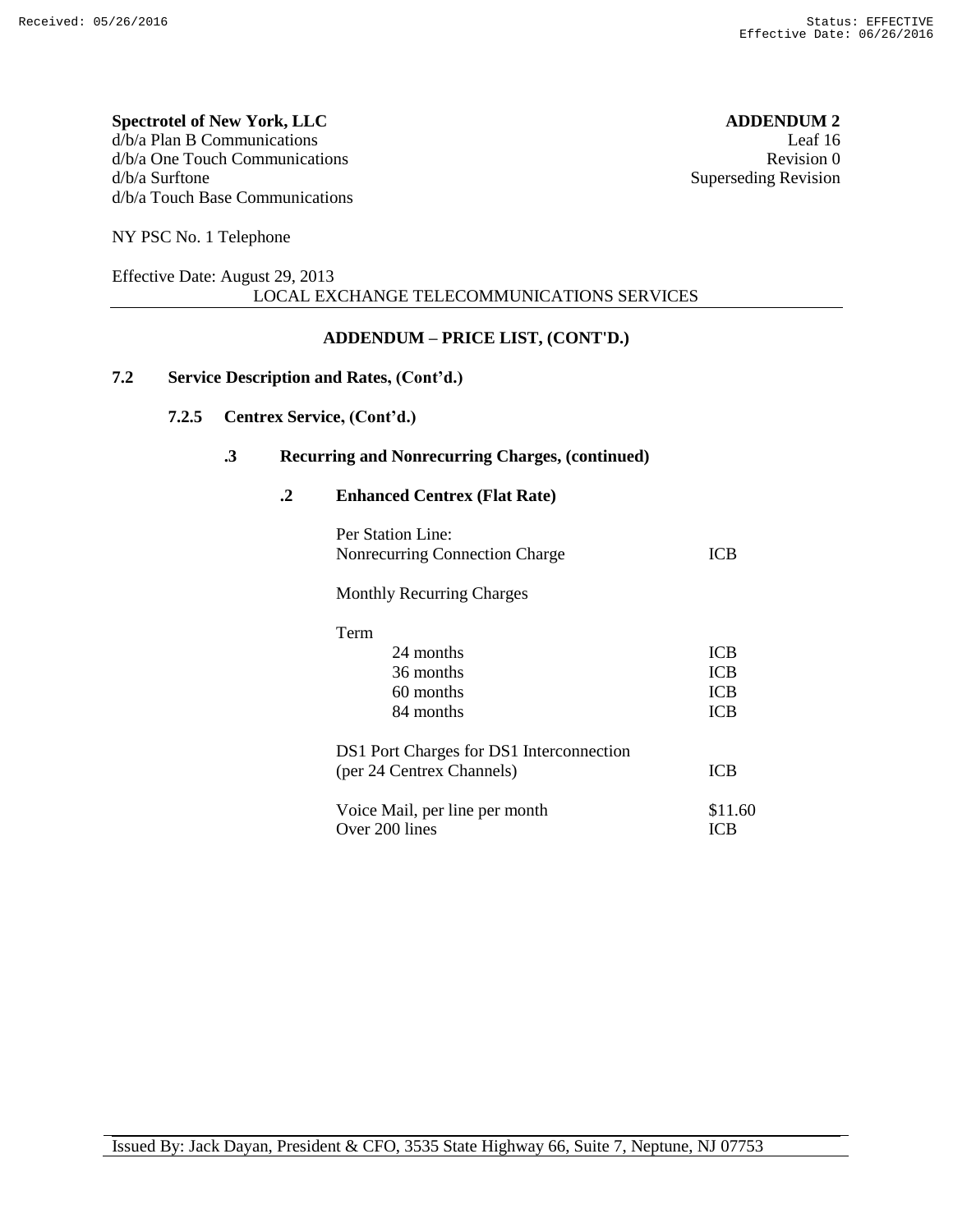#### **Spectrotel of New York, LLC ADDENDUM 2** d/b/a Plan B Communications Leaf 17 d/b/a One Touch Communications **Revision 0** and the set of the set of the set of the set of the set of the set of the set of the set of the set of the set of the set of the set of the set of the set of the set of the set o d/b/a Surftone Superseding Revision d/b/a Touch Base Communications

NY PSC No. 1 Telephone

#### Effective Date: August 29, 2013 LOCAL EXCHANGE TELECOMMUNICATIONS SERVICES

### **ADDENDUM – PRICE LIST, (CONT'D.)**

### **7.2 Service Description and Rates, (Cont'd.)**

### **7.2.5 Centrex Service, (Cont'd.)**

#### **.3 Recurring and Nonrecurring Charges, (continued)**

**.3 Premium Centrex (Flat Rate)**

|           | Per Station Line:<br>Nonrecurring Connection Charge                                             | <b>ICB</b>                                           |
|-----------|-------------------------------------------------------------------------------------------------|------------------------------------------------------|
|           | <b>Monthly Recurring Charges:</b><br>Term<br>24 months<br>36 months<br>60 months<br>84 months   | <b>ICB</b><br><b>ICB</b><br><b>ICB</b><br><b>ICB</b> |
|           | DS1 Port Charges for DS1 Interconnection<br>(per 24 Centrex Channels)                           | ICB                                                  |
|           | Voice Mail, per line per month<br>Over 200 lines                                                | \$11.60<br><b>ICB</b>                                |
| $\cdot$ 4 | <b>Direct Inward Dialing</b>                                                                    |                                                      |
|           | Each Group of 100 Numbers<br><b>Terminal Numbers:</b>                                           | \$110.00                                             |
|           | 1-10 lines in terminal group<br>11-20 lines in terminal group<br>$21 +$ lines in terminal group | <b>ICB</b><br><b>ICB</b><br><b>ICB</b>               |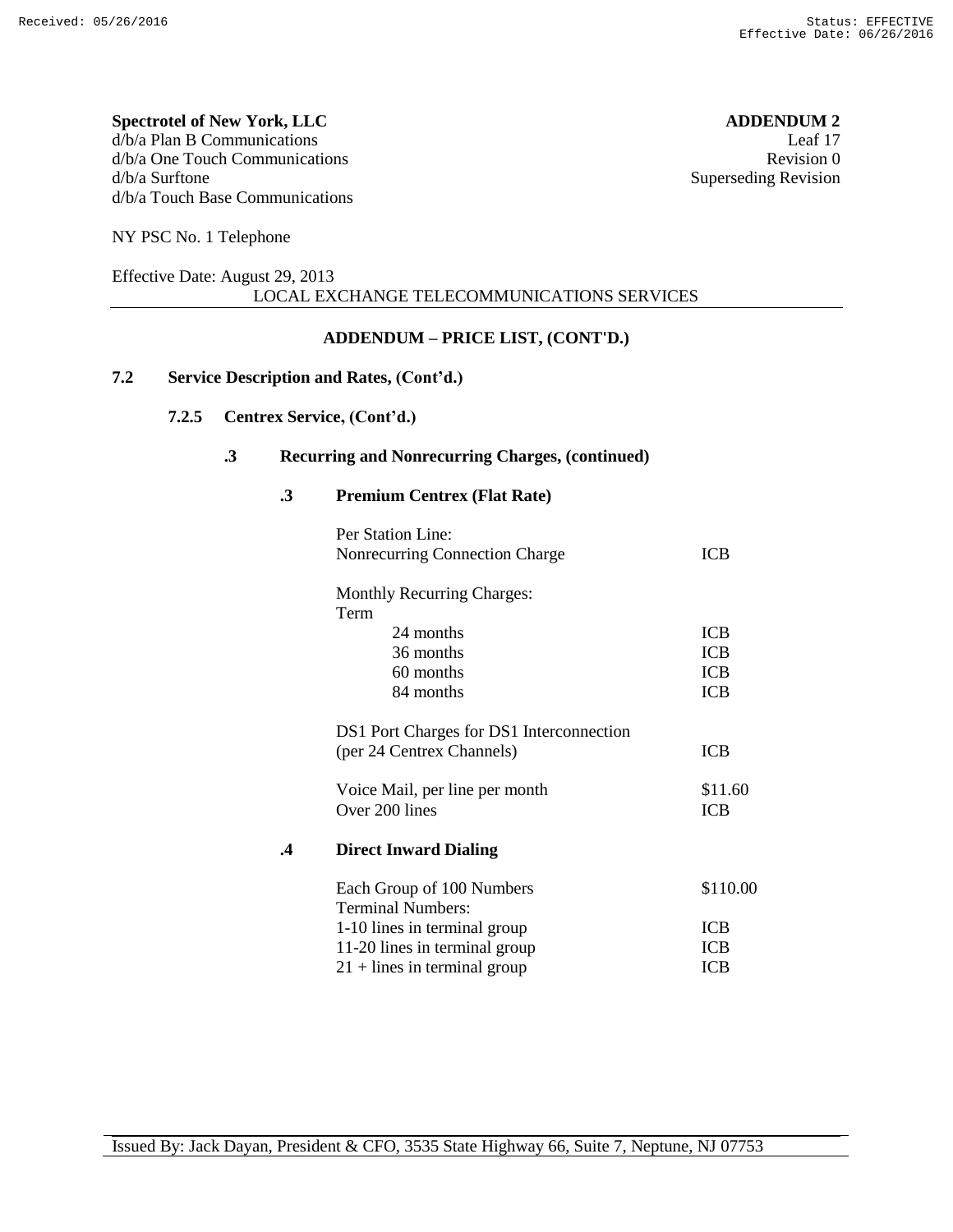**Spectrotel of New York, LLC ADDENDUM 2** d/b/a Plan B Communications Leaf 18 d/b/a One Touch Communications **Revision** 0 d/b/a Surftone Superseding Revision d/b/a Touch Base Communications

NY PSC No. 1 Telephone

#### Effective Date: August 29, 2013 LOCAL EXCHANGE TELECOMMUNICATIONS SERVICES

### **ADDENDUM – PRICE LIST, (CONT'D.)**

### **7.2 Service Description and Rates, (Cont'd.)**

#### **7.2.6 Infinity Business Service Charges\***

#### **.1 Infinity I Monthly Recurring Charges**

| <b>Monthly Recurring Charges</b>                   |         |
|----------------------------------------------------|---------|
| <b>Infinity Business Line</b>                      | \$15.95 |
| <b>CentraPlus</b>                                  | \$22.50 |
| <b>Infinity I Usage Package</b>                    | \$18.00 |
| <b>Infinity I Feature Package</b>                  | \$7.95  |
| Per Minute Charges:                                |         |
| <b>Infinity Regional Toll Calls</b>                | \$0.065 |
| <b>Infinity Intrastate Long Distance</b>           | \$0.070 |
| .3<br><b>Infinity II Monthly Recurring Charges</b> |         |
| <b>Monthly Recurring Charges</b>                   |         |
| <b>Infinity Business Line</b>                      | \$15.95 |
| <b>CentraPlus</b>                                  | \$23.49 |
| Infinity II Usage Package                          | \$22.49 |
| <b>Infinity II Feature Package</b>                 | \$7.95  |

Infinity Intrastate Long Distance \$0.070

*This service is only available to existing Customers at existing locations as of July 24, 2007.*

Per Minute Charges: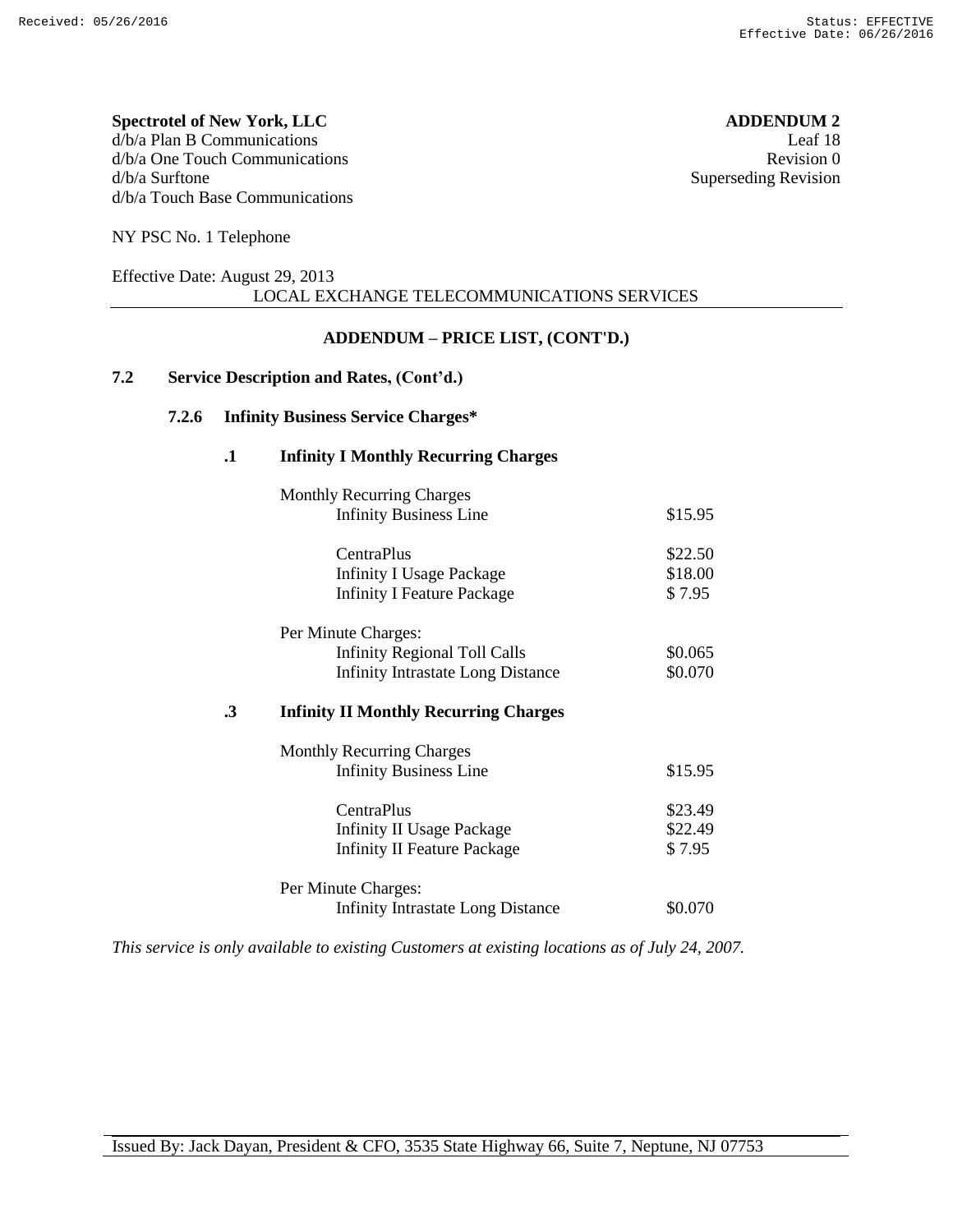#### **Spectrotel of New York, LLC ADDENDUM 2** d/b/a Plan B Communications Leaf 19 d/b/a One Touch Communications **Revision** 0 d/b/a Surftone Superseding Revision d/b/a Touch Base Communications

NY PSC No. 1 Telephone

#### Effective Date: August 29, 2013 LOCAL EXCHANGE TELECOMMUNICATIONS SERVICES

### **ADDENDUM – PRICE LIST, (CONT'D.)**

### **7.2 Service Description and Rates, (Cont'd.)**

#### **7.2.6 Infinity Business Service Charges\*, (Cont'd.)**

#### **.4 Infinity Ultra Monthly Recurring Charges**

| <b>Monthly Recurring Charges</b>      |         |
|---------------------------------------|---------|
| <b>Infinity Business Line</b>         | \$15.95 |
| CentraPlus                            | \$22.50 |
| <b>Infinity Ultra Usage Package</b>   | \$36.00 |
| <b>Infinity Ultra Feature Package</b> | \$7.95  |

*This service is only available to existing Customers at existing locations as of July 24, 2007.*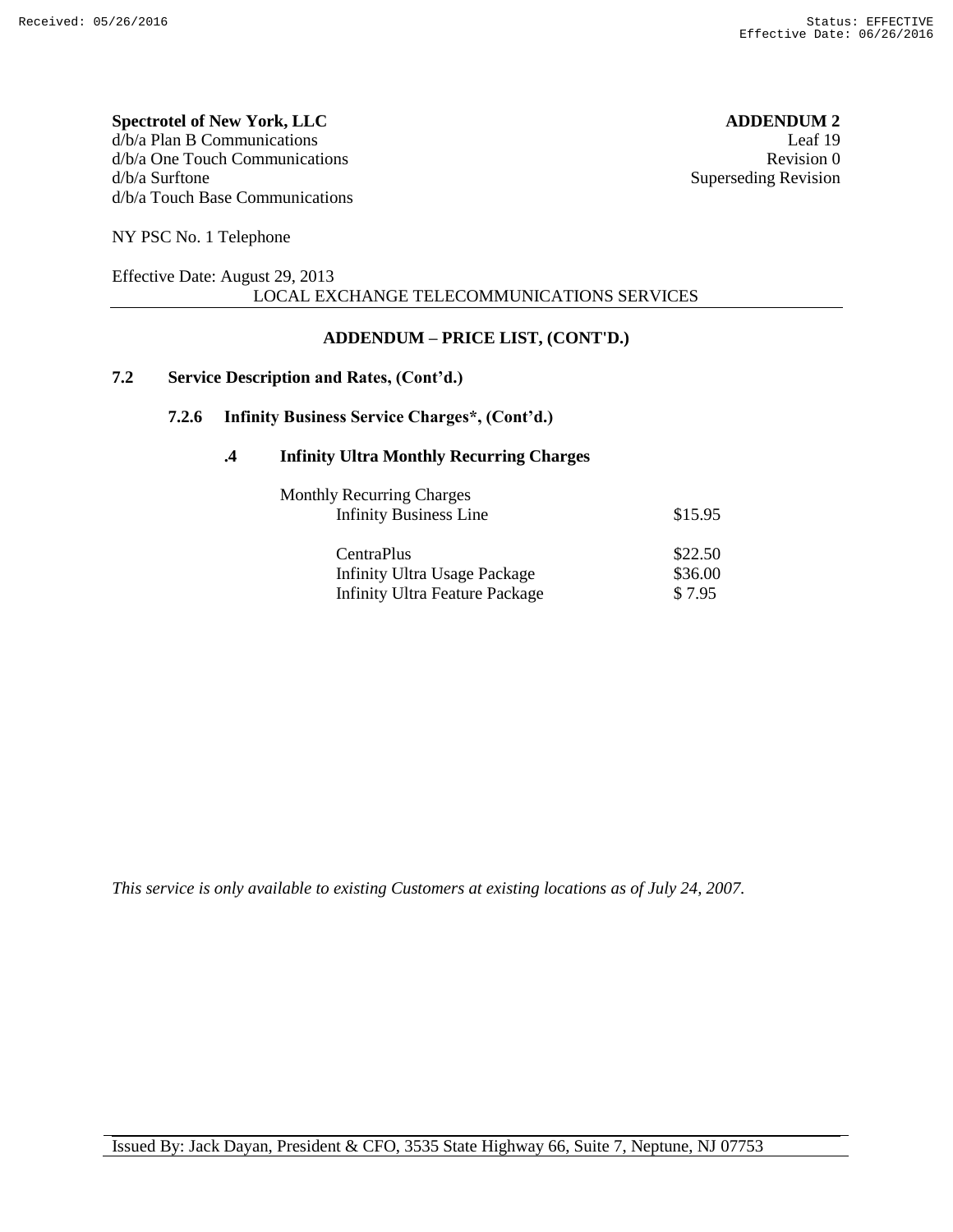#### **Spectrotel of New York, LLC ADDENDUM 2** d/b/a Plan B Communications Leaf 20 d/b/a One Touch Communications **Revision** 0 d/b/a Surftone Superseding Revision d/b/a Touch Base Communications

NY PSC No. 1 Telephone

#### Effective Date: August 29, 2013 LOCAL EXCHANGE TELECOMMUNICATIONS SERVICES

### **ADDENDUM – PRICE LIST, (CONT'D.)**

### **7.2 Service Description and Rates, (Cont'd.)**

#### **7.2.6 Infinity Business Service Charges\*, (Cont'd.)**

#### **.5 Infinity Features**

| <b>Monthly Recurring Charges</b>    |        |
|-------------------------------------|--------|
| <b>Additional Directory Listing</b> | \$4.00 |
| <b>Foreign Directory</b>            | \$4.00 |
| Non-Published                       | \$2.25 |
| Listing Out of Area                 | \$4.00 |
| <b>Vanity Number</b>                | \$5.61 |
| Anonymous Call Rejection            | \$3.38 |
| <b>Call Forwarding Busy</b>         | \$4.50 |
| Call Forwarding Don't Answer        | \$3.00 |
| Call Forwarding Busy/Don't Answer   | \$3.56 |
| <b>Call Forwarding Variable</b>     | \$5.44 |
| Call Forwarding Ultra Call Forward  | \$2.50 |
| Caller ID                           | \$6.38 |
| Caller ID with Name                 | \$8.06 |
| Call Return                         | \$4.13 |
| Call Waiting                        | \$9.34 |
| Call Waiting ID                     | \$6.38 |
| Call Waiting ID with Name           | \$7.88 |
| Distinctive Ring I                  | \$6.78 |
| Distinctive Ring II                 | \$8.18 |
| <b>Repeat Dialing</b>               | \$3.38 |
| Speed Dial 8                        | \$5.25 |
| Speed Dial 30                       | \$7.79 |
| Three Way Calling                   | \$5.25 |

*This service is only available to existing Customers at existing locations as of July 24, 2007.*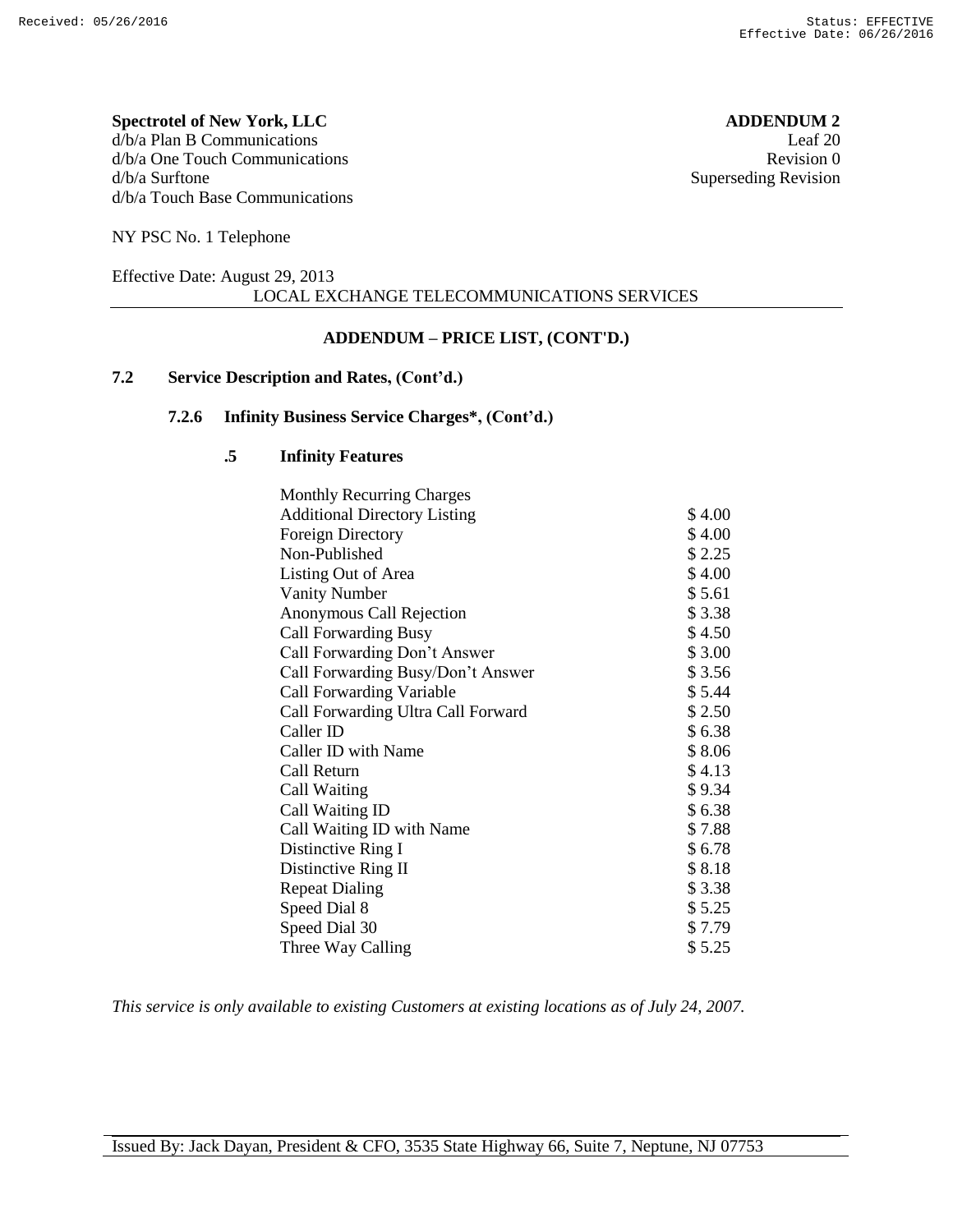#### **Spectrotel of New York, LLC ADDENDUM 2** d/b/a Plan B Communications Leaf 21 d/b/a One Touch Communications **Revision 0** and the set of the set of the set of the set of the set of the set of the set of the set of the set of the set of the set of the set of the set of the set of the set of the set o d/b/a Surftone Superseding Revision d/b/a Touch Base Communications

NY PSC No. 1 Telephone

#### Effective Date: August 29, 2013 LOCAL EXCHANGE TELECOMMUNICATIONS SERVICES

### **ADDENDUM – PRICE LIST, (CONT'D.)**

### **7.2 Service Description and Rates, (Cont'd.)**

#### **7.2.7 Business Advantage Local Exchange Service**

| <b>RATE GROUP</b>          | <b>SERVICE TYPE</b>   |                        |                             |                       |
|----------------------------|-----------------------|------------------------|-----------------------------|-----------------------|
|                            | Advantage<br>Measured | Advantage<br>Unlimited | Advantage<br>Unlimited Plus | Advantage<br>Complete |
| All Rate Groups            | \$17.95               | $$18.00*$              | $$23.49*$                   | $$36.00*$             |
| Local Usage                |                       |                        |                             |                       |
| Initial 3 MOU              | \$0.065               | Included               | Included                    | Included              |
| Additional MOU, Per Minute | \$0.012               | Included               | Included                    | Included              |

\*Plus Monthly Recurring Local Line Charge of \$17.95.